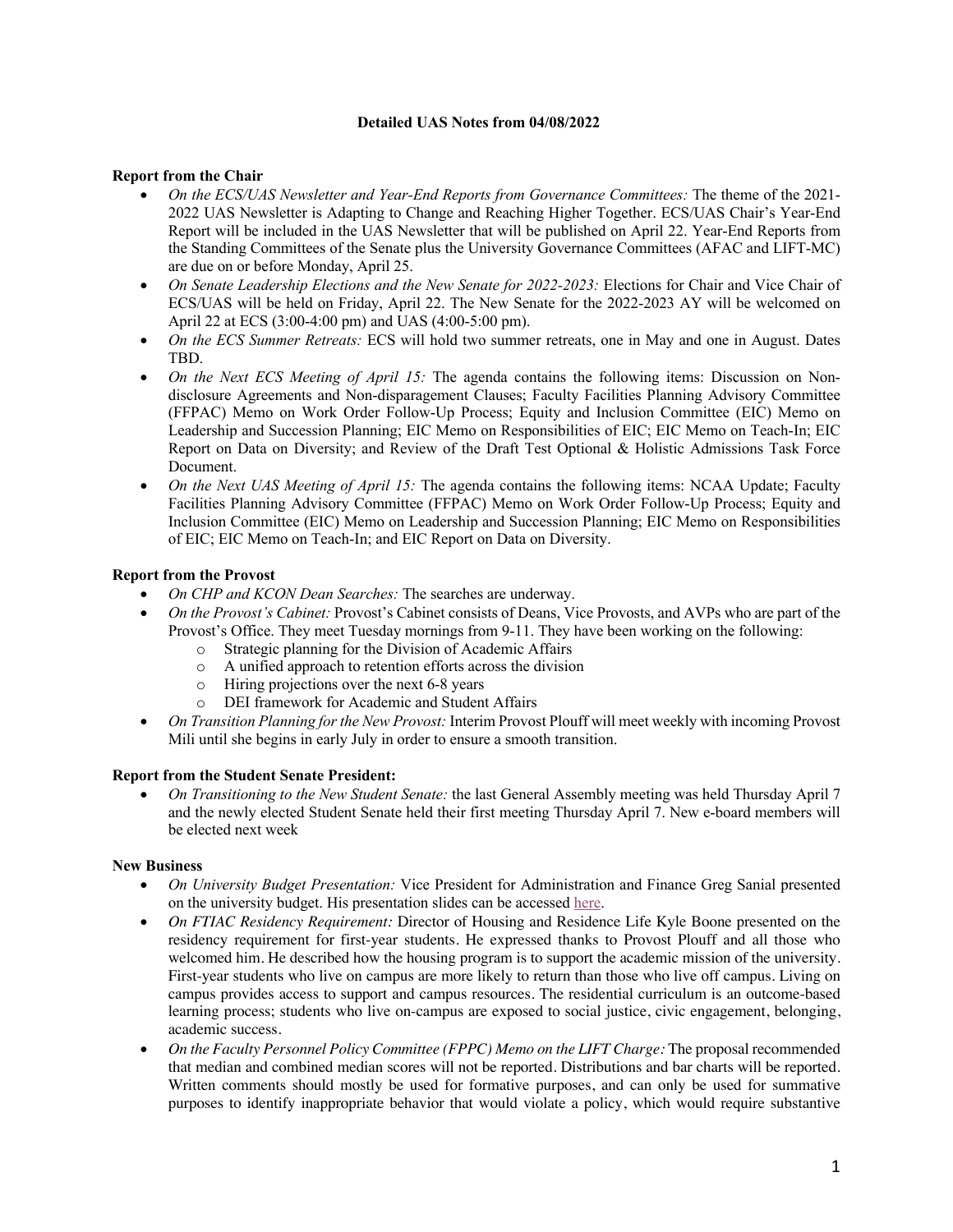agreement about an issue or a trend over time. Faculty will be trained on how to use the bar charts and comments. UAS members expressed support for this change. It was asked how this will be embodied in prescriptive policies, this will be a later step in the process. Some colleagues have expressed views that this change may introduce too much subjectivity. A motion was made to table this until more thorough planning for the whole process of evaluating teaching has been determined, which includes peer and self-evaluation. Members expressed concern that this would slow the process of ensuring bias issues in student evaluations of teaching are addressed. The motion to table failed with 6 yes votes, 36 no votes, 0 abstain. Further discussion continued, and it was noted that the memo presented was started in 2019 based on charges to FFPC at that time. The information from the Equity in Personnel Policies (EPP) taskforce recommendations regarding use of student evaluations of teaching and the bias in them was not really part of this, so use of student evaluations will need to be revisited in the future. Motion to support passed with 32 yes, 21 no, 2 abstain.

- *On FPPC Memo on Parental Leave for Faculty*: After the university enacted a new Parental Leave Policy, it was necessary to rewrite existing information on procedures for faculty that appears on GVSU's website. These documents specify how parental leave will be implemented for faculty. FPPC's proposal involves the following: UAS endorsement of a new document on parental leave procedures for faculty; modification on the policy language on parental leave, SG 5.02; and information on the parental leave reference guide faculty link in SG 5.02 to be replaced with the new document on parental leave procedures for faculty. Motion passed with 41 yes, 1 no, 1 abstain.
- *On Faculty Facilities Planning Advisory Committee (FFPAC) Memo on Former Report Review*: This review covered three topics: safety and security, gathering information on classroom issues, and wayfinding issues. For safety/security, night safety walks will be held on the Grand Rapids campuses as well as the Allendale campus beginning next fall. On gathering information on classroom issues, Fixit magnets with information on how to report classroom issues will be placed in classrooms. On wayfinding issues, faculty and staff are encouraged to help students find their classrooms at the beginning of the semesters. Students may feel shy about asking for help, so faculty and staff could be in the hallways proactively offering help. FFPAC plans to continue working on these three issues on a regular basis. Motion to support passed with 42 yes, 1 no, 0 abstain.
- *On the FFPAC Memo on Leadership and Succession Planning:* There will be a chair and vice chair. The vice chair can assist the chair and can step into the chair's place following the chair's term. This has been a good way to keep institutional knowledge. The chair can serve for a second year if elected. Motion to support passed with 42 yes, 0 no, 1 abstain.
- *On the General Education Committee (GEC) Memo on Teaching about Systemic Racism*: GEC consulted with faculty and departments teaching in the US Diversity and Global Issues categories. Including language and a student learning outcome related to systemic racism was straightforward for US Diversity, as this was largely being done. For Global Issues, it was more challenging because of the variety of courses in this category. The category description was revised to include systemic racism but a student learning outcome was not added. A question was asked on why explicitly include critical race theory and push a political agenda. The answer was given that this was largely being done, no change is needed in the Global Perspectives category, and this was a current strategic priority recommended by the Network of Advisors. A question was asked why the word "primarily" was stricken from the Global Perspectives category, the answer was given that the word was redundant since the purpose of the courses is to look outside the US. Concern was raised that in the new student learning outcome for US Diversity, it could be taken to sound as though systemic racism only impacts people of color when it is a problem that impacts and needs to be addressed by everyone. Agreement was expressed with this sentiment and it was noted that draft language was given to departments teaching in this category and the wording proposed was supported by most of the departments teaching in US Diversity. Systemic racism can still be taught as a problem everyone faces and must address, but the assessment will focus on the impact on people of color. Motion to support passed with 31 yes, 7 no, 5 abstain.
- *On the University Curriculum Committee (UCC) Memo on Representation by College*: Given the creation of CECI by merging two colleges, UCC decided to continue to have 2 representatives from CECI. They are willing to look at this again in the future. UCC noted that there are unfilled positions in some colleges. Motion to support passed with 39 yes, 2 no, 1 abstain.